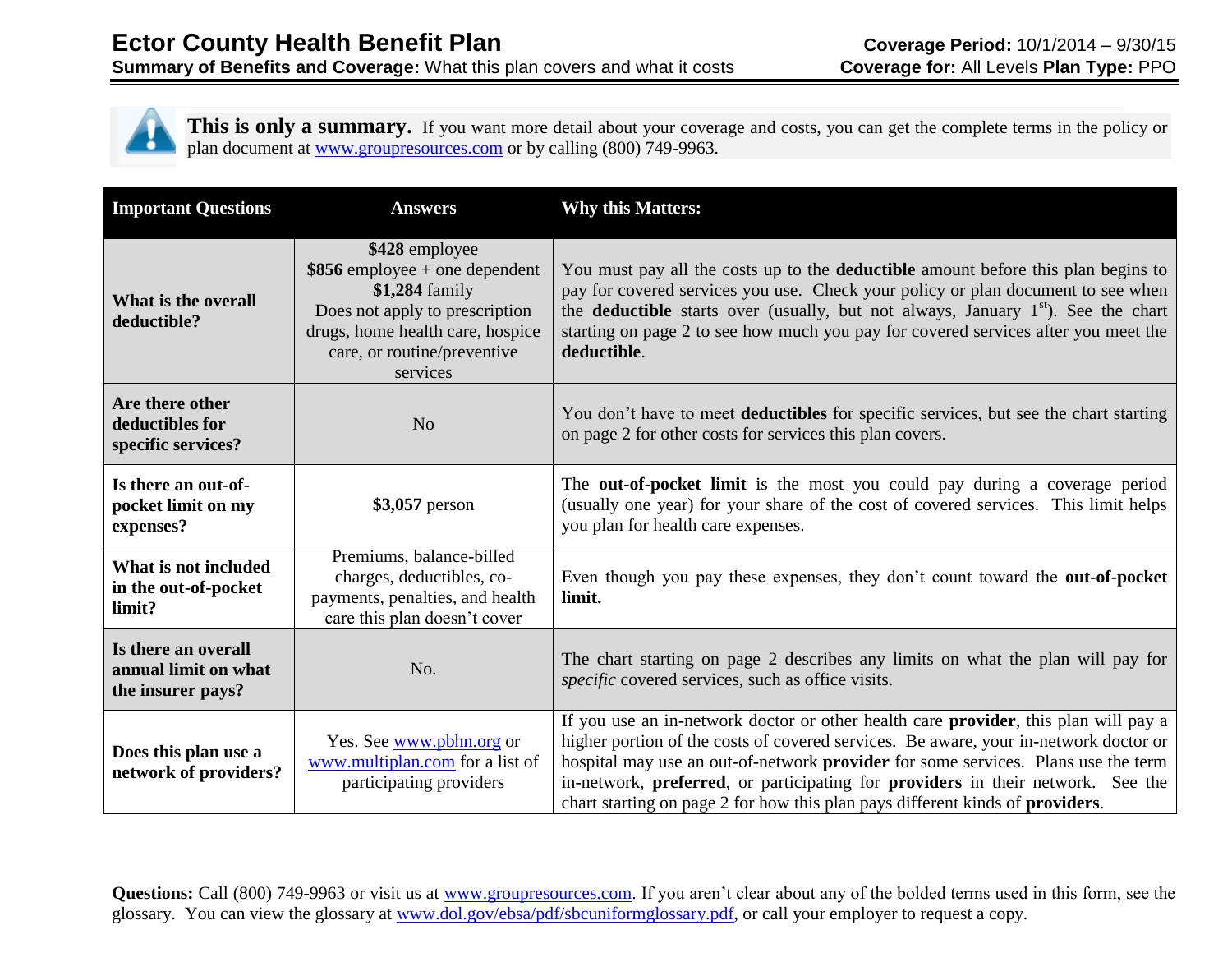**Summary of Benefits and Coverage:** What this plan covers and what it costs **Coverage for:** All Levels **Plan Type:** PPO

| Do I need a referral to<br>see a specialist?   | No. You don't need a referral to<br>see a specialist. | You can see the specialist you choose without permission from this plan.                                                                         |  |
|------------------------------------------------|-------------------------------------------------------|--------------------------------------------------------------------------------------------------------------------------------------------------|--|
| Are there services this<br>plan doesn't cover? | Yes.                                                  | Some of the services this plan doesn't cover are listed on page 4. See your plan<br>document for additional information about excluded services. |  |



 **Co-insurance** is *your* share of the costs of a covered service, calculated as a percent of the **allowed amount** for the service. For example, if the health plan's **allowed amount** for an overnight hospital stay is \$1,000, your coinsurance payment of 20% would be \$200. This may change if you haven't met your deductible.

- The amount the plan pays for covered services is based on the **allowed amount**. If an out-of-network **provider** charges more than the **allowed amount**, you may have to pay the difference. For example, if an out-of-network hospital charges \$1,500 for an overnight stay and the **allowed amount** is \$1,000, you may have to pay the \$500 difference. (This is called **balance billing**.)
- This plan may encourage you to use participating **providers** by charging you lower **deductibles**, **co-payments**, and **co-insurance** amounts.

|                                                           |                                                                                            | Your cost if you use an                                                                                                                                 | Limitations &                                         |                                                                        |
|-----------------------------------------------------------|--------------------------------------------------------------------------------------------|---------------------------------------------------------------------------------------------------------------------------------------------------------|-------------------------------------------------------|------------------------------------------------------------------------|
| <b>Common</b><br><b>Medical Event</b>                     | <b>Services You May Need</b>                                                               | In-network<br><b>Provider</b>                                                                                                                           | <b>Out-of-network</b><br><b>Provider</b>              | <b>Exceptions</b>                                                      |
| If you visit a health care<br>provider's office or clinic | Primary care visit or<br>Specialist visit to treat an<br>injury or illness                 | 10% coinsurance PBHN<br>20% coinsurance PPO<br>30% coinsurance out of area                                                                              | 40% coinsurance                                       | $---none---$                                                           |
|                                                           | Other practitioner office<br>visit                                                         | 10% coinsurance PBHN<br>20% coinsurance PPO<br>30% coinsurance out of area for<br>chiropractic or acupuncture                                           | 40% coinsurance<br>for chiropractic or<br>acupuncture | Coverage limited to 26<br>visits per calendar year<br>for chiropractic |
|                                                           | Preventive<br>care/screening/immunization                                                  | No charge for first \$300 then 10%<br>coinsurance PBHN physician<br>20% coinsurance PBHN facility<br>20% coinsurance PPO<br>30% coinsurance out of area | 40% coinsurance                                       | Gardasil vaccine is<br>not covered                                     |
| If you have a test                                        | Diagnostic test (x-ray, blood<br>work) and<br>Imaging (CT/PET scans,<br>MRI <sub>s</sub> ) | 10% coinsurance PBHN physician<br>20% coinsurance PBHN facility<br>20% coinsurance PPO<br>30% coinsurance out of area                                   | 40% coinsurance                                       | $---none---$                                                           |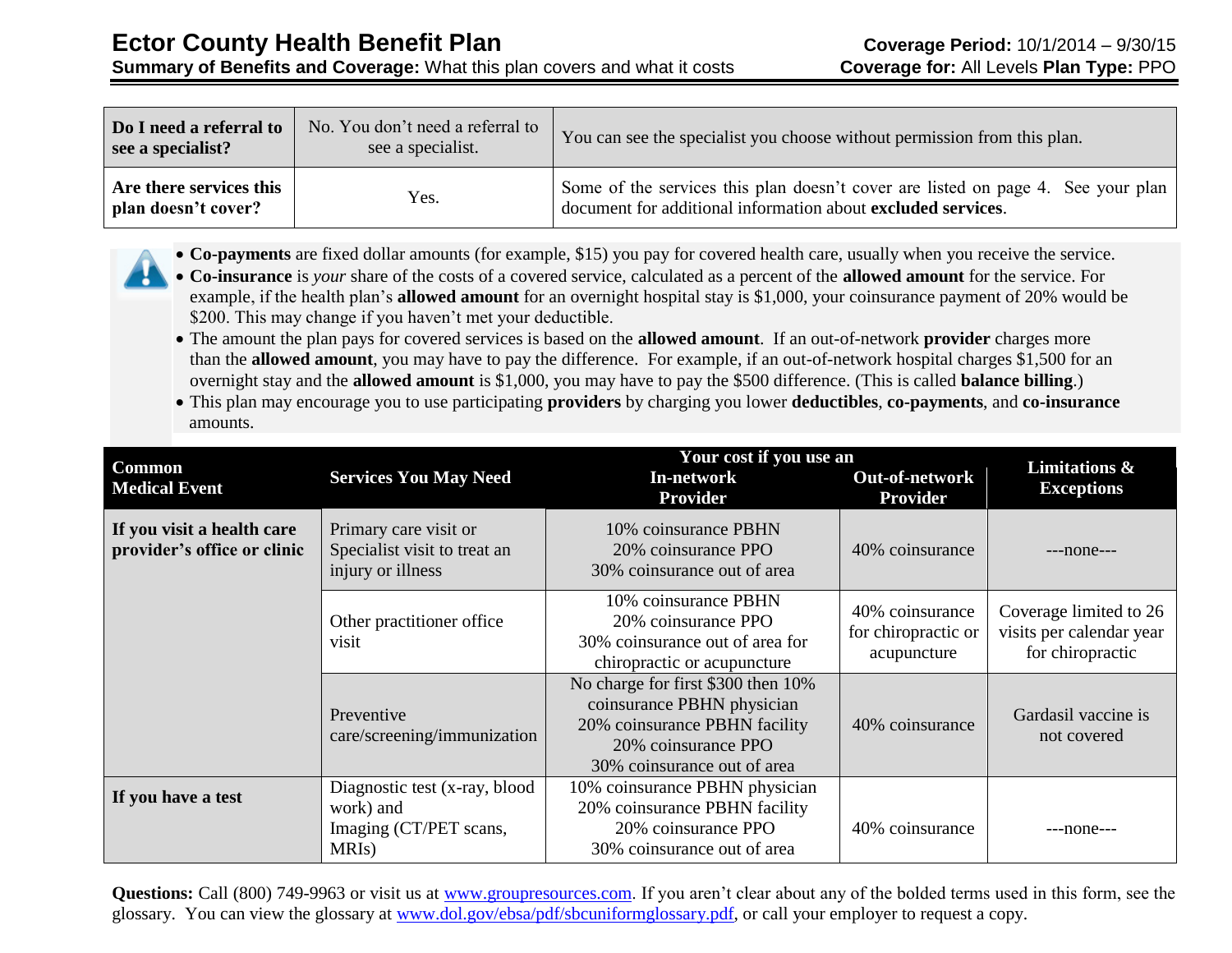**Summary of Benefits and Coverage:** What this plan covers and what it costs **Coverage for:** All Levels **Plan Type:** PPO

| <b>Common</b>                                   |                                     | Your cost if you use an<br><b>Limitations &amp;</b> |                       |                          |  |
|-------------------------------------------------|-------------------------------------|-----------------------------------------------------|-----------------------|--------------------------|--|
| <b>Medical Event</b>                            | <b>Services You May Need</b>        | In-network                                          | <b>Out-of-network</b> | <b>Exceptions</b>        |  |
|                                                 |                                     | <b>Provider</b>                                     | <b>Provider</b>       |                          |  |
| If you need drugs to treat                      | Generic drugs                       | \$6 retail (30) - \$12 retail (90)                  | Not covered           |                          |  |
| <b>your Illness or condition</b>                |                                     | \$12 mail order (90)                                |                       |                          |  |
|                                                 | Preferred brand drugs               | \$30 retail (30) - \$60 retail (90)                 | Not covered           |                          |  |
| For more information about                      |                                     | \$60 mail order (90)                                |                       | Covers up to a 30-day    |  |
| drug coverage, visit<br>www.medtrakservices.com | Prescription drugs costing          | \$60 retail (30) - \$120 retail (90)                |                       | or 90 day supply retail  |  |
| or call (800) 771-4648                          | \$250 or more retail/\$750 or       | $$120$ mail order (90)                              | Not covered           | and a 90 day supply      |  |
|                                                 | more mail order                     |                                                     |                       | mail order               |  |
|                                                 | Prescription drugs costing          | \$60 plus 30% of retail cost (30)                   |                       |                          |  |
|                                                 | \$1,000 or more retail/\$3,000      | \$120 plus 30% of retail cost (90)                  | Not covered           |                          |  |
|                                                 | or more mail order                  | $$120$ plus 30% of mail order cost (90)             |                       |                          |  |
| If you have outpatient                          | Facility fee (e.g.,                 | 20% coinsurance PBHN                                |                       |                          |  |
| surgery                                         | ambulatory surgery center)          | 20% coinsurance PPO                                 | 40% coinsurance       | $---none---$             |  |
|                                                 |                                     | 30% coinsurance out of area                         |                       |                          |  |
|                                                 |                                     | 10% coinsurance PBHN                                |                       |                          |  |
|                                                 | Physician/surgeon fees              | 20% coinsurance PPO                                 | 40% coinsurance       | $---none---$             |  |
|                                                 |                                     | 30% coinsurance out of area                         |                       |                          |  |
| If you need immediate                           |                                     | 10% coinsurance PBHN physician                      |                       |                          |  |
| medical attention                               | <b>Emergency room services</b>      | 20% coinsurance PBHN facility                       | 40% coinsurance       | $---none---$             |  |
|                                                 |                                     | 20% coinsurance PPO                                 |                       |                          |  |
|                                                 |                                     | 30% coinsurance out of area                         |                       |                          |  |
|                                                 | Emergency medical<br>transportation | 20% coinsurance PBHN                                |                       |                          |  |
|                                                 |                                     | 20% coinsurance PPO                                 | 20% coinsurance       | $---none---$             |  |
|                                                 |                                     | 20% out of area                                     |                       |                          |  |
|                                                 |                                     | 10% coinsurance PBHN                                |                       |                          |  |
|                                                 | Urgent care                         | 20% coinsurance PPO                                 | 40% coinsurance       | $---none---$             |  |
|                                                 |                                     | 30% coinsurance out of area                         |                       |                          |  |
| If you have a hospital stay                     | Facility fee (e.g., hospital        | 20% coinsurance PBHN                                |                       | Must be pre-certified or |  |
|                                                 | room)                               | 20% coinsurance PPO                                 | 40% coinsurance       | a \$500 penalty applies  |  |
|                                                 |                                     | 30% coinsurance out of area                         |                       |                          |  |
|                                                 |                                     | 10% coinsurance PBHN                                |                       |                          |  |
|                                                 | Physician/surgeon fees              | 20% coinsurance PPO                                 | 40% coinsurance       | $-$ none $-$ -           |  |
|                                                 |                                     | 30% coinsurance out of area                         |                       |                          |  |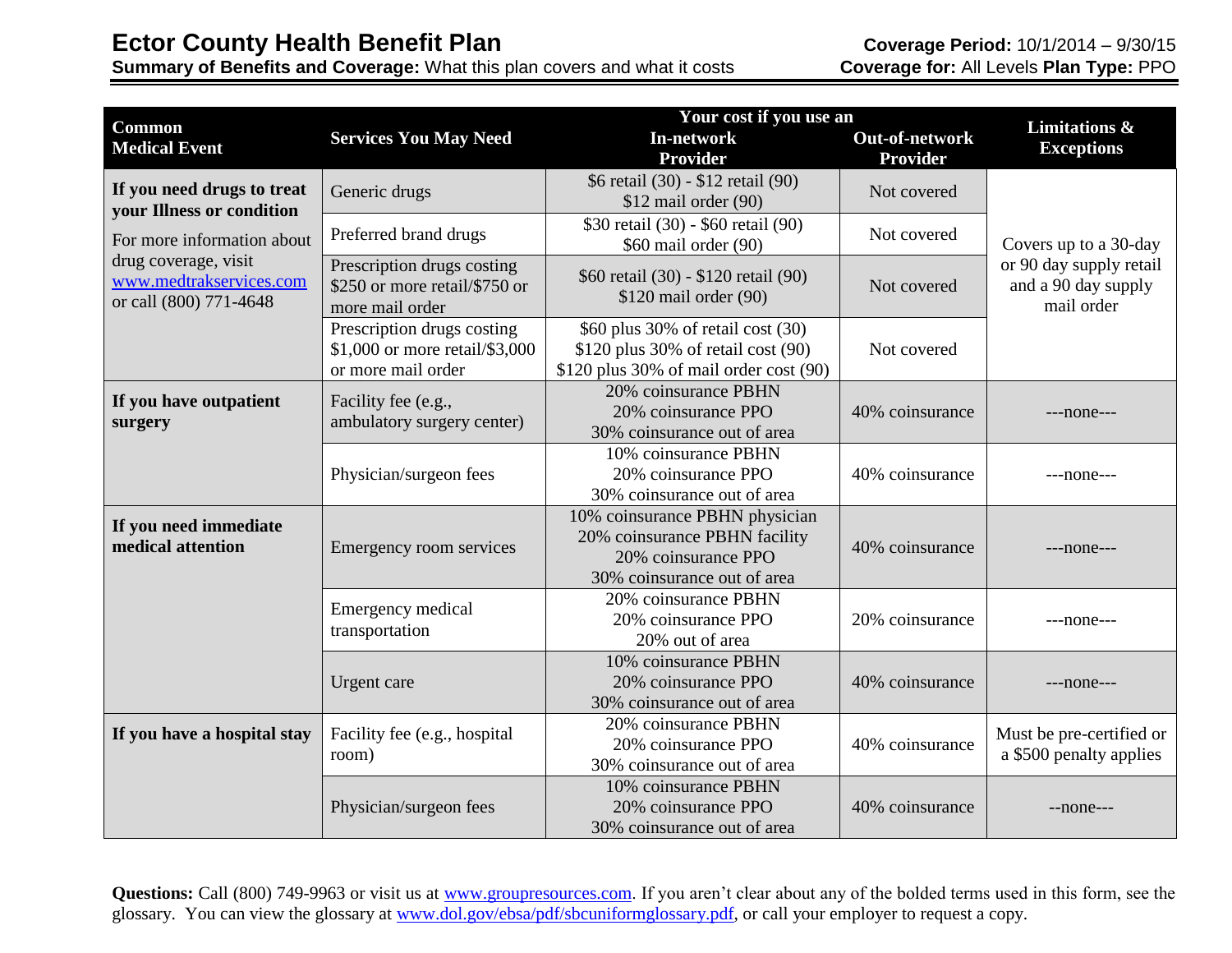**Summary of Benefits and Coverage:** What this plan covers and what it costs **Coverage for:** All Levels **Plan Type:** PPO

| <b>Common</b>                                |                                                            | Your cost if you use an<br><b>Limitations &amp;</b>                                                                   |                       |                                                                           |
|----------------------------------------------|------------------------------------------------------------|-----------------------------------------------------------------------------------------------------------------------|-----------------------|---------------------------------------------------------------------------|
| <b>Medical Event</b>                         | <b>Services You May Need</b>                               | <b>In-network</b>                                                                                                     | <b>Out-of-network</b> | <b>Exceptions</b>                                                         |
|                                              |                                                            | <b>Provider</b>                                                                                                       | <b>Provider</b>       |                                                                           |
| If you have mental health,                   | Mental/Behavioral health                                   | 10% coinsurance PBHN physician                                                                                        |                       |                                                                           |
| behavioral health, or                        | outpatient services                                        | 20% coinsurance PBHN facility                                                                                         | 40% coinsurance       | $---none---$                                                              |
| substance abuse needs                        | Substance use disorder                                     | 20% coinsurance PPO                                                                                                   |                       |                                                                           |
|                                              | outpatient services                                        | 30% coinsurance out of area                                                                                           |                       |                                                                           |
|                                              | Mental/Behavioral health                                   | 10% coinsurance PBHN physician                                                                                        |                       |                                                                           |
|                                              | inpatient services                                         | 20% coinsurance PBHN facility                                                                                         | 40% coinsurance       | Must be pre-certified or                                                  |
|                                              | Substance use disorder                                     | 20% coinsurance PPO                                                                                                   |                       | a \$500 penalty applies                                                   |
|                                              | inpatient services                                         | 30% coinsurance out of area                                                                                           |                       |                                                                           |
| If you are pregnant                          |                                                            | 10% coinsurance PBHN                                                                                                  |                       |                                                                           |
|                                              | Prenatal and postnatal care                                | 20% coinsurance PPO                                                                                                   | 40% coinsurance       | $---none---$                                                              |
|                                              |                                                            | 30% coinsurance out of area                                                                                           |                       |                                                                           |
|                                              |                                                            | 10% coinsurance PBHN physician                                                                                        |                       |                                                                           |
|                                              | Delivery and all inpatient                                 | 20% coinsurance PBHN facility                                                                                         | 40% coinsurance       | $---none---$                                                              |
|                                              | services                                                   | 20% coinsurance PPO                                                                                                   |                       |                                                                           |
|                                              |                                                            | 30% coinsurance out of area                                                                                           |                       |                                                                           |
| If you need help<br>recovering or have other | Home health care                                           | No charge                                                                                                             | No charge             | ---none---                                                                |
| special health needs                         | Rehabilitation services or<br><b>Habilitation services</b> | 10% coinsurance PBHN physician<br>20% coinsurance PBHN facility<br>20% coinsurance PPO<br>30% coinsurance out of area | 40% coinsurance       | Coverage limited to 50<br>visits per calendar year<br>per type of therapy |
|                                              | Skilled nursing care                                       | 10% coinsurance PBHN physician<br>20% coinsurance PBHN facility<br>20% coinsurance PPO<br>30% coinsurance out of area | 40% coinsurance       | Coverage limited to 60<br>days per calendar year                          |
|                                              | Durable medical equipment                                  | 10% coinsurance PBHN physician<br>20% coinsurance PBHN facility<br>20% coinsurance PPO<br>30% coinsurance out of area | 40% coinsurance       | Letter of medical<br>necessity is required                                |
|                                              | Hospice service                                            | No charge                                                                                                             | No charge             | $---none---$                                                              |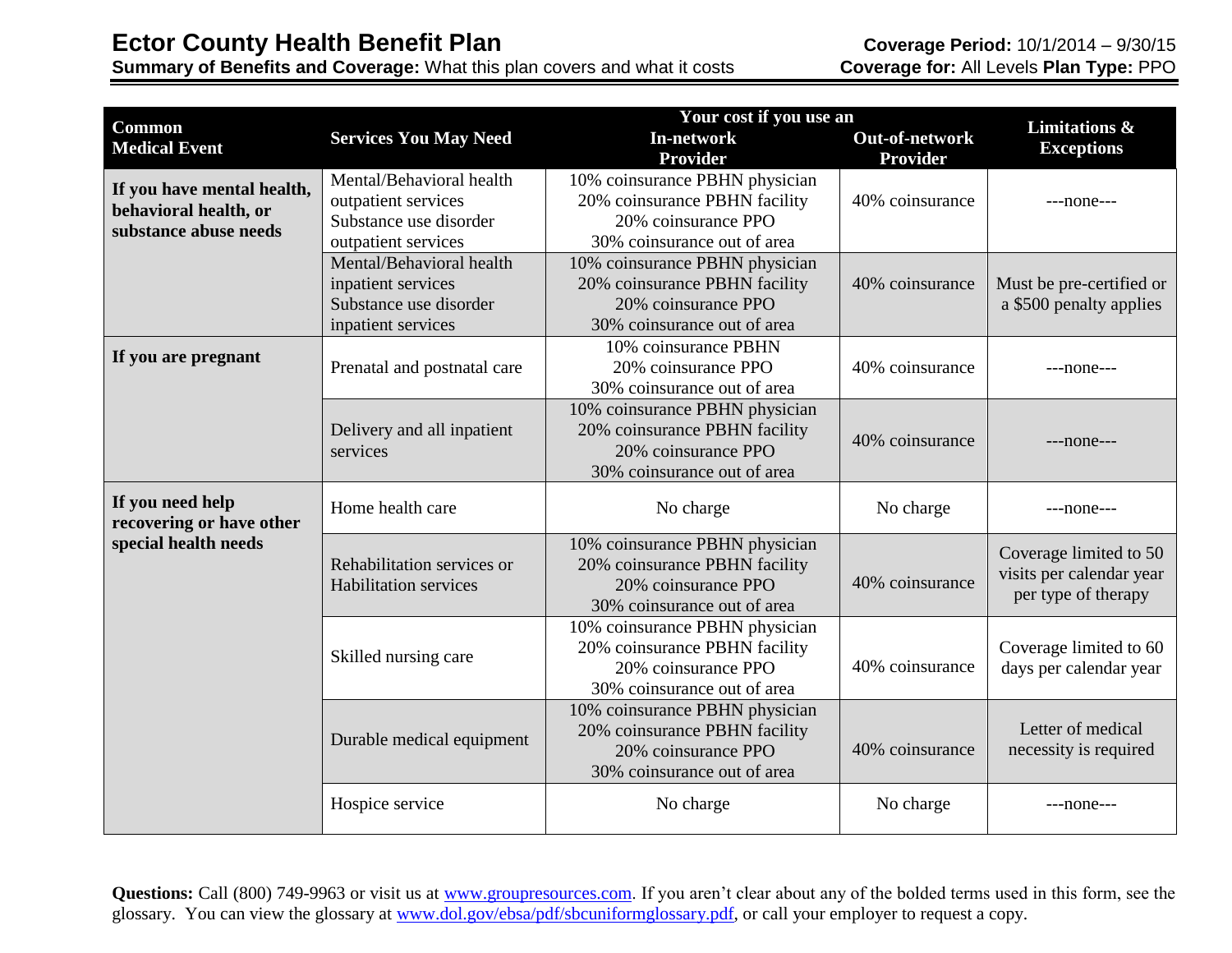**Summary of Benefits and Coverage:** What this plan covers and what it costs **Coverage for:** All Levels **Plan Type:** PPO

| <b>Common</b>              | Your cost if you use an      |                               |                                          | <b>Limitations &amp;</b> |  |
|----------------------------|------------------------------|-------------------------------|------------------------------------------|--------------------------|--|
| <b>Medical Event</b>       | <b>Services You May Need</b> | In-network<br><b>Provider</b> | <b>Out-of-network</b><br><b>Provider</b> | <b>Exceptions</b>        |  |
| If your child needs dental | Eye exam                     | Not covered                   | Not covered                              | $---none---$             |  |
| or eye care                | Glasses                      | Not covered                   | Not covered                              | $---none---$             |  |
|                            | Dental check-up              | Not covered by medical plan   |                                          | $---none---$             |  |

### **Excluded Services & Other Covered Services:**

**Services Your Plan Does NOT Cover (This isn't a complete list. Check your policy or plan document for other excluded services.)**

- Bariatric surgery
- Hearing aids
- Long-term care
- Non-emergency care when traveling outside the U.S.
- Routine eye care (Adult)
- Routine foot care
- Weight loss programs

**Other Covered Services (This isn't a complete list. Check your policy or plan document for other covered services and your costs for these services.)**

- Acupuncture
- Chiropractic care (Limited to 26 visits per calendar year)
- Cosmetic surgery (Covered only when required due to illness or injury and when performed within 12 months of such illness or injury, or because of congenital birth defects, trauma, tumors, or developmental deformities)
- Dental care (Adult limited to emergency repair of accidental injury to sound natural teeth including the replacement of such teeth or setting of a jaw fractured or dislocated in an accident when treatment is received within six months of such accident; cutting procedures in the oral cavity for tumors or cysts of the jawbone; treatment of fractures and traumatic dislocations of the jawbone; cutting procedures on gums or mouth tissues needed to treat a disease; and the removal of impacted teeth)
- Infertility treatment (Covered only if plan criteria are met)
- Private duty nursing (Covered only when medically necessary prior approval is required)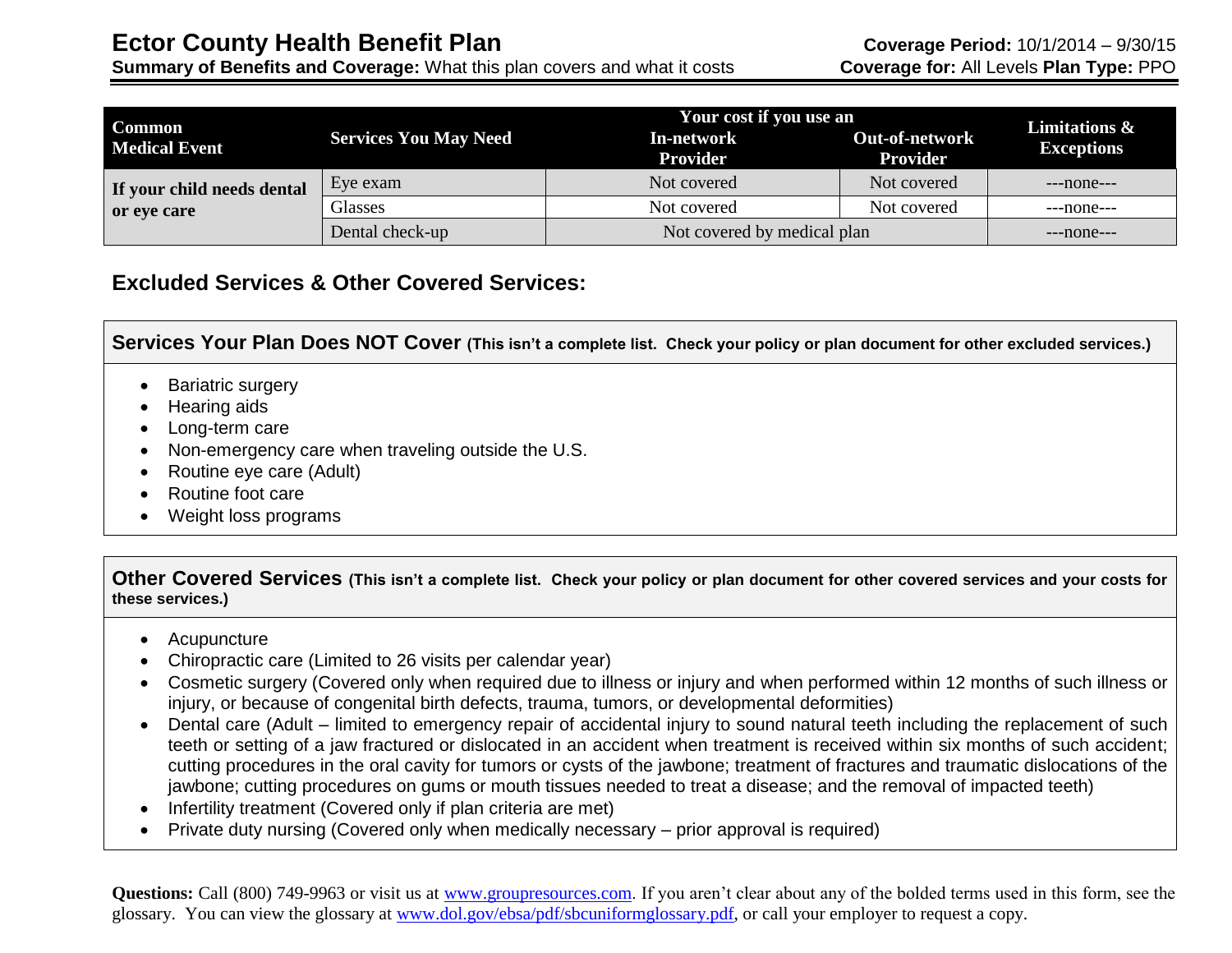If you lose coverage under the plan, then, depending upon the circumstances, Federal and State laws may provide protections that allow you to keep health coverage. Any such rights may be limited in duration and will require you to pay a premium, which may be significantly higher than the **premium** you pay while covered under the plan. Other limitations on your rights to continue coverage may also apply.

For more information on your rights to continue coverage, contact the plan at (800) 749-9963. You may also contact your state insurance department, the U.S. Department of Labor, Employee Benefits Security Administration at (866) 444-3272 or [www.dol.gov/ebsa,](http://www.dol.gov/ebsa) or the U.S. Department of health and Human Services at (877) 267-2323, ext 61565 or [www.cciio.cms.gov.](http://www.cciio.cms.gov/)

Your Grievance and Appeals Rights: If you have a complaint or are dissatisfied with a denial of coverage for claims under your plan, you may be able to appeal or file a grievance. For questions about your rights, this notice, or assistance, you can contact either:

Group Resources 3080 Premiere Parkway Suite 100 Duluth, GA 30097-4904 (770) 623-8383

Or

Employee Benefits Security Administration (866) 444-3272 www.dol.gov/ebsa/healthreform

### **Does this Coverage Provide Minimum Essential Coverage?**

The Affordable Care Act requires most people to have health care coverage that qualifies as "minimum essential coverage." **This plan or policy does provide minimum essential coverage.** 

### **Does this Coverage Meet the Minimum Value Standard?**

The Affordable Care Act establishes a minimum value standard of benefits of a health plan. The minimum value standard is 60% (actuarial value). **This health coverage does meet the minimum value standard for the benefits it provides.** 

*To see examples of how this plan might cover costs for a sample medical situation, see the next page*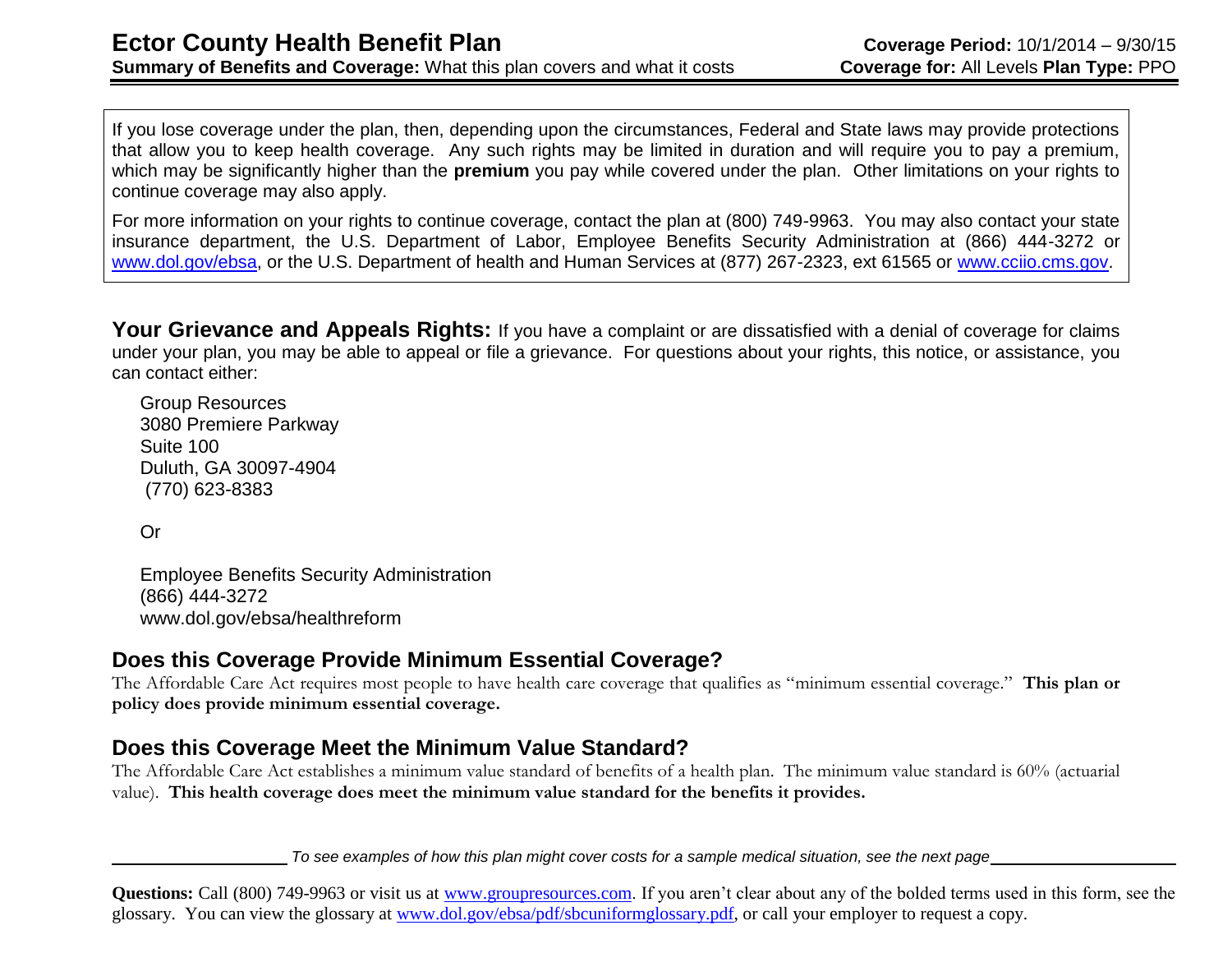### **About these Coverage Examples:**

These examples show how this plan might cover medical care in two situations. Use these examples to see, in general, how much insurance protection you might get from different plans.



**This is not a cost estimator.**

Don't use these examples to estimate your actual costs under this plan. The actual care you receive will be different from these examples, and the cost of that care also will be different.

See the next page for important information about these examples.

| Having a baby<br>(normal delivery)                                                                                                                                                                                 |                                                                                 |                                                                                                  |
|--------------------------------------------------------------------------------------------------------------------------------------------------------------------------------------------------------------------|---------------------------------------------------------------------------------|--------------------------------------------------------------------------------------------------|
| <b>Amount owed to providers:</b><br>٠<br>Plan pays<br>$\blacksquare$<br><b>Patient pays</b><br>▪                                                                                                                   | \$7540<br>\$5600<br>\$1940                                                      |                                                                                                  |
| Sample care costs:<br>Hospital charges (mother)<br>Routine obstetric care<br>Hospital charges (baby)<br>Anesthesia<br>Laboratory tests<br>Prescriptions<br>Radiology<br>Vaccines, other preventive<br><b>Total</b> | \$2700<br>\$2100<br>\$900<br>\$900<br>\$500<br>\$200<br>\$200<br>\$40<br>\$7540 | S<br>F<br>N<br>$\big($<br>E<br>$\mathbf I$<br>J<br>Ί<br>F<br>$\Gamma$<br>$\big($<br>$\big($<br>I |
| <b>Patient pays:</b><br>Deductibles<br>Copays<br>Coinsurance<br>Limits or exclusions<br><b>Total</b>                                                                                                               | \$860<br>\$10<br>\$920<br>\$150<br>\$1940                                       | I                                                                                                |

| <b>Managing type 2 diabetes</b><br>(routine maintenance of a well-controlled condition)                              |                           |  |  |
|----------------------------------------------------------------------------------------------------------------------|---------------------------|--|--|
| <b>Amount owed to providers:</b><br>$\blacksquare$<br><b>Plan pays</b><br>$\blacksquare$<br><b>Patient pays</b><br>٠ | \$5400<br>\$4500<br>\$900 |  |  |
| Sample care costs:                                                                                                   |                           |  |  |
| Prescriptions                                                                                                        | \$2900                    |  |  |
| Medical equipment & supplies                                                                                         | \$1300                    |  |  |
| Office Visits and Procedures                                                                                         | \$700                     |  |  |
| Education                                                                                                            | \$300                     |  |  |
| Laboratory tests                                                                                                     | \$100                     |  |  |
| Vaccines, other preventive                                                                                           | \$100                     |  |  |
| <b>Total</b>                                                                                                         | \$5400                    |  |  |
| <b>Patient pays:</b>                                                                                                 |                           |  |  |
| Deductibles                                                                                                          | \$430                     |  |  |
| Copays                                                                                                               | \$190                     |  |  |
| Coinsurance                                                                                                          | \$200                     |  |  |
| Limits or exclusions                                                                                                 | \$80                      |  |  |
| <b>Total</b>                                                                                                         | \$900                     |  |  |
|                                                                                                                      |                           |  |  |